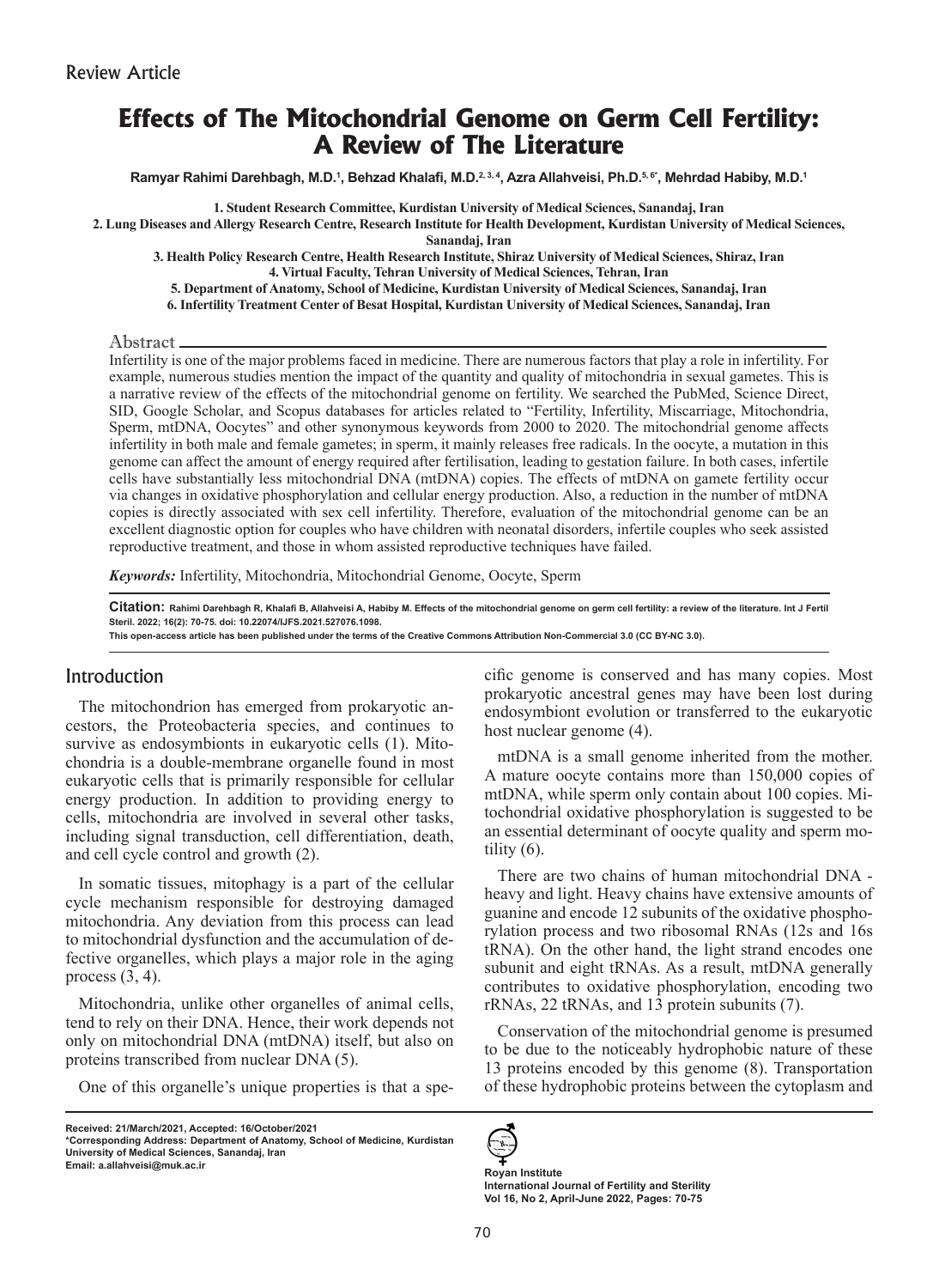the mitochondrial matrix via the internal and outer membranes is considered problematic. Although mtDNA is noticeably polymorphic, it appears to have an adequately conserved gene content and structure as evidenced by the results of animal studies to date, which have shown similar sets of mitochondrial genes (9, 10).

The mitochondria pleiotropic elucidates the main position of these organelles in the aging process, and in numerous genetic and neurodegenerative illnesses, cancer, weight problems, and diabetes (11). There is growing evidence that mitochondria additionally contribute to fertility, and mitochondrial defects may be at least partly responsible for male and female infertility. Mitochondrial defects seem to affect, not just the gametes, but also the fertilisation process and early embryonic development (12).

Various mitochondrial DNA and, consequently, mitochondrial functional defects can decrease fertility of the male and female gametes, deteriorate foetal health, and lead to foetal loss (13, 14). Although some mtDNA defects do not directly affect fertility, they can be transmitted to the foetus through various diseases. Mitochondrial DNA defects in oocytes are transmitted directly to the foetus; thus, they can be transmitted more effectively than sperm mitochondrial defects. Unlike oocytes, the mitochondrial genome in sperm has an indirect effect on fertility (15). Therefore, in this narrative review study, we intend to evaluate and report the impact of the mitochondrial genome on pregnancy and infant health.

In this narrative review, we selected a set of related articles from 2000 to 2020 obtained after a search result of the terms "Fertility, Infertility, Miscarriage, Mitochondria, Sperm, mtDNA, Oocyte", and other synonymous keywords in the PubMed, Science Direct, SID, Google Scholar, and Scopus databases. A variety of studies from different categories were included in this paper. Then, a subset of documents was evaluated and selected based on their titles and abstracts. After the search and evaluation phases, the papers were carefully studied, and the causes of mtDNA defects and their associated disease characteristics were registered and categorized. The data obtained were recapitulated, then organized and presented in this study. The Ethics Committee of Kurdistan University of Medical Sciences, Sanandaj, Iran approved this study (IR. MUK.REC.1399.184).

#### **The role of the mitochondrial genome on sperm properties**

First, we examined the effects of the mitochondrial genome on sperm fertility. Energy production along with apoptosis are two primary roles of mitochondria in spermatogenesis. In addition, mitochondria are involved in several effective processes in spermatogenesis and fertility. The sperm mitochondria are located on the margins of the tail microtubules in order to provide the necessary energy for motility. The mitochondrial volume is related to the flagella's period and frequency (16). The effects of mitochondria in germ cell proliferation, mitotic regulation, and cell destruction via apoptosis are well-known (17).

Sperm DNA integrity is one of the vital determinants of fertilisation and sperm fertility; both endogenous and exogenous factors can damage and endanger foetal health. Clinical studies suggest that men with idiopathic infertility appear to have moderate to severe sperm DNA damage. The most crucial source of this DNA damage appears to be oxidative stress, which is caused by free radicals that are primarily produced in the mitochondria. Due to the high level of unsaturated fatty acids in the membrane and the small volume of cytoplasmic space, sperm cells are more susceptible to oxidative attacks than other cells. Structural defects in the mitochondria, often due to mitochondrial DNA changes, facilitate the release of free radicals into the sperm cytosol, and result in nuclear damage and infertility (13, 18).

Sperm parameters that include motility, capacity, acrosomal reaction, and oocyte interaction depend on mitochondrial regulation of reactive oxygen species (ROS) levels. If the mitochondria fail to supply sperm with motor energy, the sperm physically loses their fertility (2).

Studies show that the proportion of mtDNA deletion in sperms with poor motility and reduced fertility is significantly higher than in those with high motility and good fertility. Male infertility can be defined as low sperm motility (asthenozoospermia) and/or low sperm counts (oligospermia). Some evidence shows that there are mitochondrial genome (mtDNA) mutations in patients with fertility problems; therefore, it is assumed that mitochondrial respiratory chain defects might contribute to male infertility. In addition, the evidence suggests that the frequency of three major 4977, 7345, and 7599 base pair mitochondrial genome deletions in azoospermic and oligospermic patients are higher than in fertile men (19).

Mitophagy is the basis of paternal mitochondrial elimination shortly after fertilisation (20). The paternal mitochondria lose mitochondrial membrane potential (ΔΨm) after entering the oocyte, which stimulates mitochondrial destruction (20-23).

The mitochondrial genome is processed and repaired by identical enzymes and mechanisms present in the nucleus. However, mitochondria lack some of these nuclear enzymes; therefore, the mitochondrial DNA repair system appears to be weaker than the nucleus (24). Along with ROS generation and the lack of histone-protective proteins, this poor repair system may be responsible for the high rate of mutations in mtDNA (25, 26).

mtDNA mutations are involved in mitochondrial and age-related diseases. Pathogenic mtDNA mutations are always present in fragments of mtDNA copies. One study has examined sterility in male mice from mutations in DNA. The results showed that a reduction in the copy number of mtDNA was associated with mitochondrial damage to spermatocytes and spermatids in the testes, which resulted in infertility. In contrast, increasing the copy number of mtDNA increases fertility, and it is common for morphology and spermatocyte proteome tests to be performed. Thus, increasing the copy number of mtD-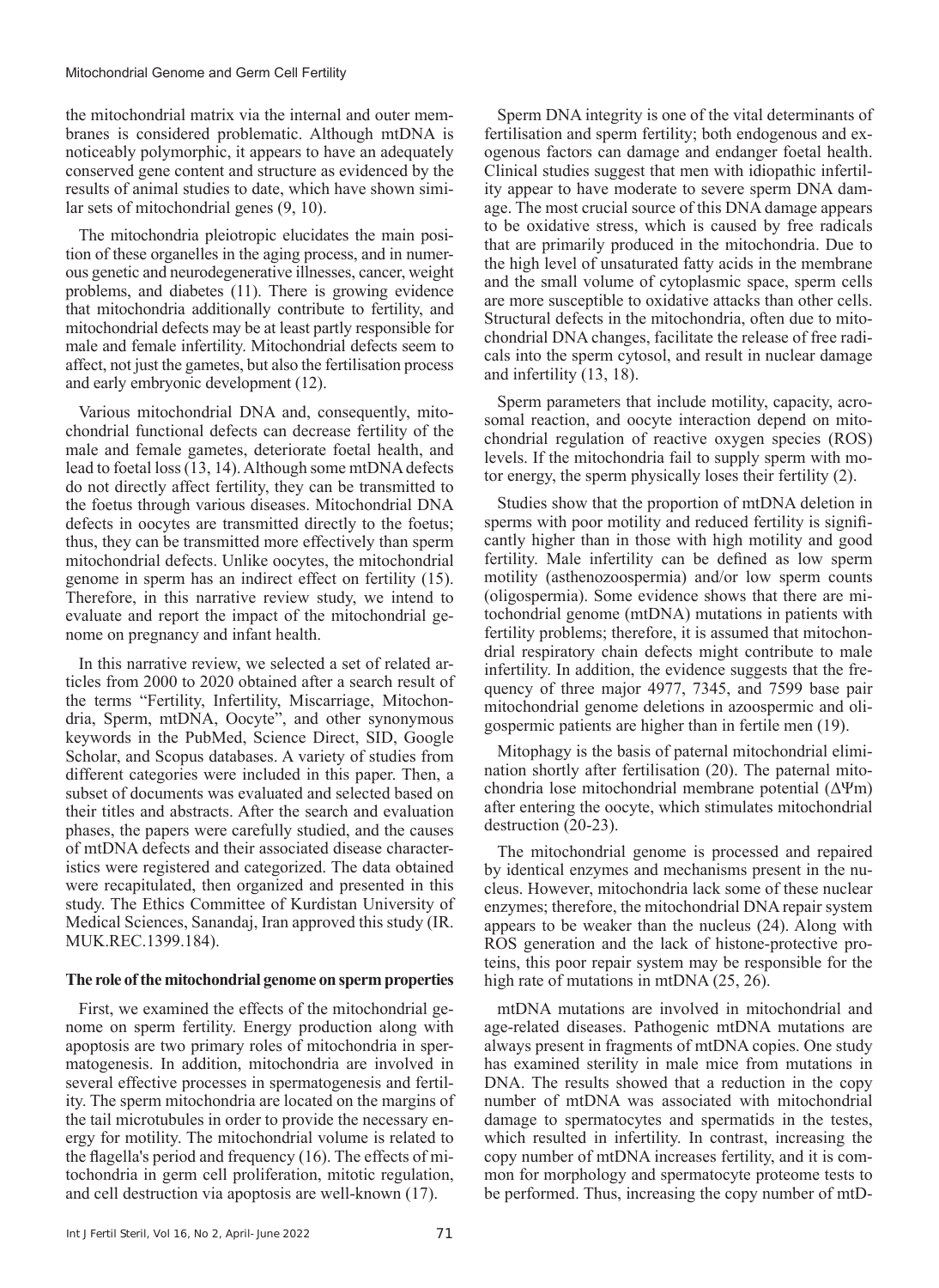NA can positively improve the malignant disease caused by mtDNA mutations, which significantly influences the development of future therapies to treat mitochondrial dysfunction (27).

The large 8.7 k-b fragment of mtDNA contains complex III (cytochrome B), complex IV (cytochrome c oxidase, COXIII), complex V genes, and ATPase 6 and 8 synthase genes. A study that assessed the 8.7k-b fragment by longrange PCR showed several deletions in this fragment. The results of this study indicated that the 8.7 k-b fragment deletion frequency in infertile groups was higher than in the control group. In addition, a comparison of different types of infertility showed that the deletion rate was higher in oligoasthenoteratozoospermia (OAT) patients. As a result, they concluded that a significant relationship existed between deletion of the 8.7 k-b fragment and male infertility, which was particularly more effective in OAT subgroups (28).

Examination of sperm mitochondrial parameters is performed to determine semen quality. According to Table 1, these parameters include mitochondrial membrane potential (MMP), mtDNA copy number (mtDNAcn), mtDNA integrity, and apoptotic indexes. These mitochondrial biomarkers are strongly influenced by the individual's lifestyle and predict the quality of semen in the population. The relationship between these mitochondrial biomarkers and semen characteristics is shown in Table 1.

Studies have shown that current drinkers have higher MMPs, and mtDNAcn increases with age (29).

| <b>Table 1:</b> Mitochondrial biomarkers and semen characteristics |  |
|--------------------------------------------------------------------|--|
|--------------------------------------------------------------------|--|

|                    | <b>Semen</b><br>volume | <b>Semen</b><br>concentration | <b>Total</b><br>sperm<br>count | <b>Sperm</b><br>motility |
|--------------------|------------------------|-------------------------------|--------------------------------|--------------------------|
| <b>MMP</b>         | Direct                 | Direct                        | Direct                         | Direct                   |
| mtDNAcn            |                        | Indirect                      | Indirect                       | Indirect                 |
| mtDNA<br>integrity |                        | Direct                        | Direct                         | Direct                   |

**MMP; Matrix metalloproteinase and mtDNAcn; Mitochondrial DNA copy number.**

#### **The role of the mitochondrial genome in oocyte properties**

In all mammals, the mitochondria of metaphase II oocytes are tiny organs surrounded by numerous cristae near the dense electron matrix (12). This phenomenon shows weak energy activity and low ATP production (30). Mitochondria then appear to spread to the ooplasm at this stage (31). The internal structure of mitochondria does not change after fertilisation, but these organs undergo nuclear rearrangement in response to energy requirements. Nuclear localisation in blastomeres appears to have been preserved during the first division of embryonic cells (32, 33). Inadequate mitochondrial redistribution may lead to poor oocyte fertilisation and embryonic development (31).

After fertilisation, the oocyte needs an extensive amount of energy to supply important events such as spindle formation, chromatid separation, and cell division. Before

the blastocyst is implanted, the developing zygote is mainly dependent on mitochondria for its energy demand. The number of mitochondria tends to decrease with each cell division, and the foetus receives its mitochondria only from the oocyte. Mitochondrial DNA mutations diversify the efficiency of the oxidative phosphorylation pathway and thus the production of cellular energy. Mild destructive mutations may significantly reduce sperm cell function due to the high energy demand and low mitochondrial numbers, but have little effect on somatic cells or oocytes (34).

Mitochondria of the oocytes of infertile women have numerous DNA deletions and nucleotide changes that may hinder their function. A combination of the fewer mtDNA copies and increased number of mutations and deletions in mtDNA can lead to inadequate mitochondrial activity for foetal growth and prompt pregnancy failure (35). The mtDNA copies in patients who suffer from fertilisation failure are significantly lower than those with regular fertilisation. For unknown reasons, the number of mitochondrial oocyte copies in preterm infants was significantly lower compared to patients with *in vitro* fertilization (IVF) failure due to severe sperm abnormalities. Small amounts of mtDNA may be due to cytoplasmic oocyte maturation (36). Compared to younger women, more mtDNA deletions have been observed in oocytes of older women (37). Previous reports on the relationship between oocyte quality and mitochondrial content suggest that low mtDNA content can prevent fertilisation (38).

Studies on mtDNA segregation in pedigrees indicate that in the event of a point mutation, there can be a thorough change in the set of mutations in offspring compared to parents in a single generation (39-41), considering the large number of mitochondrial genome copies in oocytes, assuming that very few mtDNAs can fill the oocyte and, thus the organism. This idea led to the bottleneck theory (42). According to this theory, there can be a significant reduction in mitochondrial counts before they are greatly amplified during ovulation.

Primitive gametes recruit less than ten copies of the original mitochondrial genome to fit the organism. Because the number of mitochondria per cell is low, cells with the best mitochondrial profile can be selected and those with mitochondrial defects can be eliminated. In most cases, this mechanism disrupts the mutant mitochondrial genome and homogenizes the mtDNA population. In order to maintain mitochondrial integrity across generations, deleterious mutations, such as deletions, are usually eliminated and not passed from the mother to the ovaries. This mechanism also significantly reduces the rate of maternal transition point mutations or can inadvertently amplify them (40).

Thus, the bottleneck theory explains how mtDNA is renewed and purified from descendant to descendant through a "narrow neck". Following a sharp decrease in mtDNA content on bottleneck removal, germ cells increase the selected range of mitochondria by clonal selec-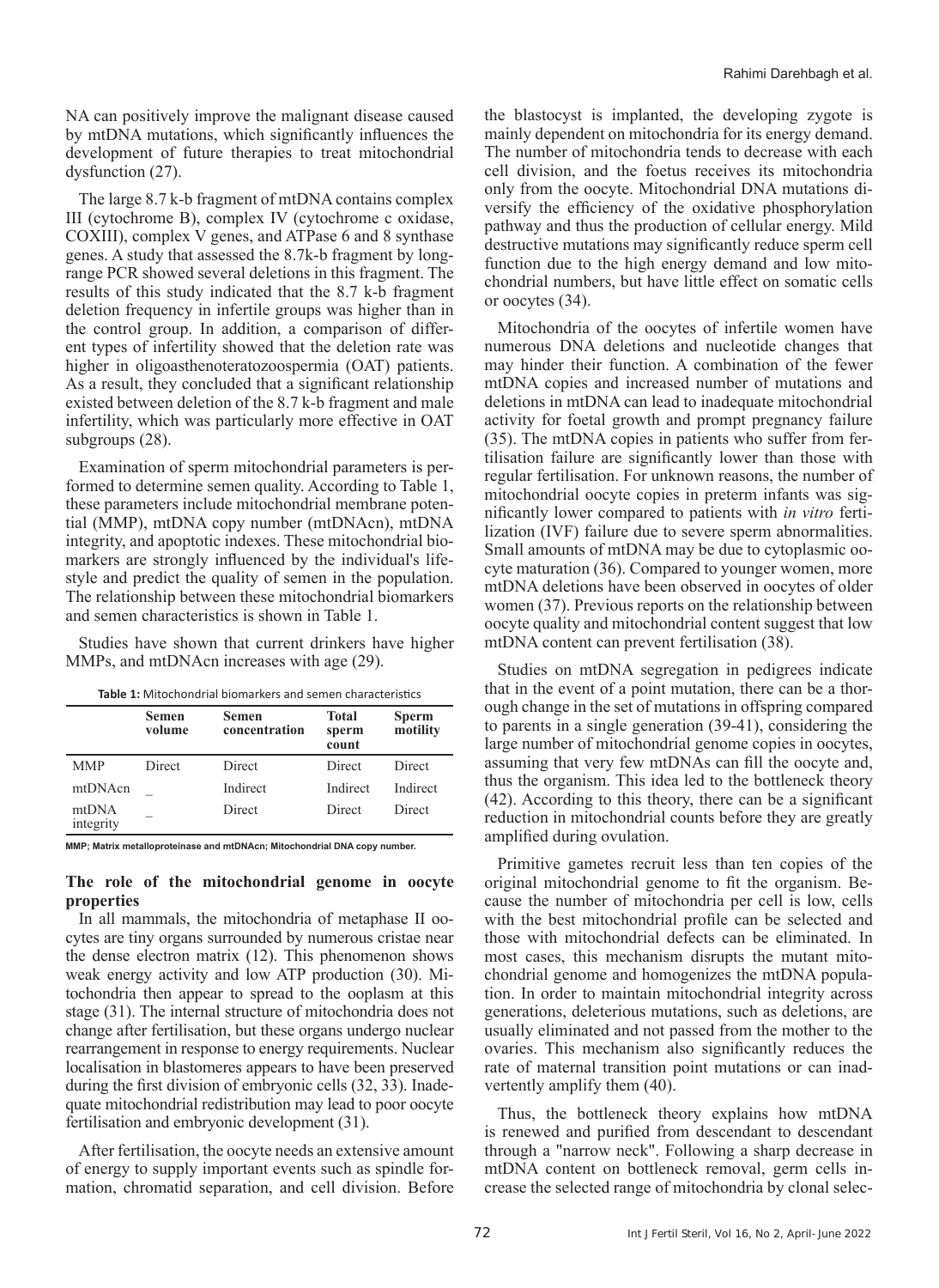#### Mitochondrial Genome and Germ Cell Fertility

tion and allow individuals to have a homogeneous group of mtDNAs (43).

mtDNA is highly polymorphic in single nucleotide polymorphism (SNPs) haplogroups and subhaplogroups, which reflects species migration and phylogenetic evolution (44). An increasing number of reports suggest that various mtDNA haplogroups that contribute to various mitochondrial respiratory chain activities may be associated with specific human diseases. The effect of specific haplogroups on mtDNA on human fertility has been shown, and a link has been found between different haplogroups and sperm quality. For example, high intake of haplogroup T is associated with a decrease in sperm motility and patients with complex I and IV respiratory chain dysfunction  $(45)$ . Similarly, high presentation of haplogroup U is associated with reduced sperm motility and vitality (46). The consequences of mtDNA polymorphisms at the molecular level can prompt biochemical abnormalities in specific cells if associated with environmental factors. The possibility of mtDNA haplogroups that affect oocytes and embryonic well-being is an ongoing area of research. Animal studies suggest that specific polymorphisms in the mtDNA control region can affect the proportion of high developmental ability oocytes retrieved by the ovum pick-up (OPU) procedure and the rate of transferable nuclear transfer embryos (47). In addition, the results of animal studies showed that haplogroups could affect the fertility rate. In this study, further analysis through pairwise polymorphism comparison, which resulted in two significant haplogroups, showed that the blastocyst formation rate also varied significantly between these two groups. These results suggest that foetal growth ability might be affected by mitochondrial haplogroups; however, this hypothesis is still being tested at a large scale (48).

Mitochondria undergo constant destruction and renewal in cells, as a quality control mechanism to ensure efficacy. Mitochondrial destruction involves a selective form of autophagy (referred to as mitophagy) through which the entire organelle, including its mtDNA molecules, is destroyed. Significantly, this intrinsic pathway is associated with mitochondrial dynamics. On the one hand, the fusion of mitochondria is made possible by mixing the defective mitochondrial content with functional content. On the other hand, mitochondrial fission causes the dysfunctional organelles of the mitochondrial network to be deleted by preventing their further fusion and completion, prompting their destruction through mitophagy.

The rate of mitochondrial demolition specifies whether oocyte oncotic cell death (after significant demolition) or apoptotic cell death (after milder demolition) or early foetal growth continues before foetal cell death (49, 50). This variation in type or cell death time is likely due to a decrease in ATP levels. Oncosis, a process that does not require ATP, occurs in oocytes that are greatly reduced by ATP, while apoptosis (a process that requires ATP) (51) occurs in oocytes or early embryos that are damaged but

can still be preserved. The low ATP levels in these observations can be easily explained by impaired mitochondrial ATP production.

Interestingly, injection of approximately 5000 mitochondria into the oocytes in rats with high ovarian atresia resulted in reduce the severity of apoptosis to a significant 70% in the control oocytes (without medication mitochondrial or no buffer injection only) compared to 36% injected eggs with mitochondria .Oocyte mitochondrial DNA defects can be associated with various diseases (52). Diseases of mitochondrial DNA comprise a series of diseases that are either inherited or caused by mutations. People with mitochondrial DNA diseases may have a combination of healthy and mutated mitochondrial DNA in their cells, called heteroplasmy, which could affect the severity of their disease. Despite the effect of sperm on the quality and the result of fertilisation, the foetus acquires the mitochondrial diseases from oocytes; sometimes, mitochondrial replacement therapy is the only way to prevent transmission of these diseases (53).

Previous reports have shown that the average mtDNA copy number did not significantly differ in dystrophic ovary patients compared to their control groups, but it was dramatically lower in the oocytes of women with ovarian failure (P<0.0001). The two ends of the mtDNA copy number spectrum were distinct, and there was no interference between patients with ovarian failure and those with typical characteristics. These results showed that a decrease in mtDNA content was associated with the poor oocyte quality observed in ovarian failure.

These findings are indicative of abnormal mitochondrial biosynthesis and possibly cytoplasmic immaturity during oocyte development. In case of ovarian dystrophy, impaired oocyte maturation may not be associated with mitochondrial biosynthesis. These changes in egg maturation may explain the clinical outcomes observed in these two syndromes. A diffuse deficiency of the oocyte group indicates ovarian dystrophy, but a subset of mature oocytes may still develop into quality embryos after fertilisation. This vastly different from ovarian incompetence, which is characterized by poor quality oocytes and embryos. According to recent reports, a decrease in mtDNA in immature oocytes associated with ovarian failure may be due to a mutation in a specific mtDNA polymerase (POLG1), which is responsible for the onset of menopause (54, 55). Since POLG1 and TFAM play a crucial effect in mtDNA replication and there are strong links between ovarian failure and early menopause, it has been hypothesized that insufficient replication capacity of mtDNA due to POLG1 mutations may lead to the same mtDNA removal that we studied (56, 57).Contributions to the study of the reduced expressions of the mitochondrial genes *ND2*, *COI*, *COII*, *ATPase 6*, *COIII*, *ND3*, *ND6*, and *Cyt b* in infertile human oocytes support the idea that mitochondrial quality is closely related to the viability and growth of oocytes. Foetal growth is highly dependent on ATP content (58).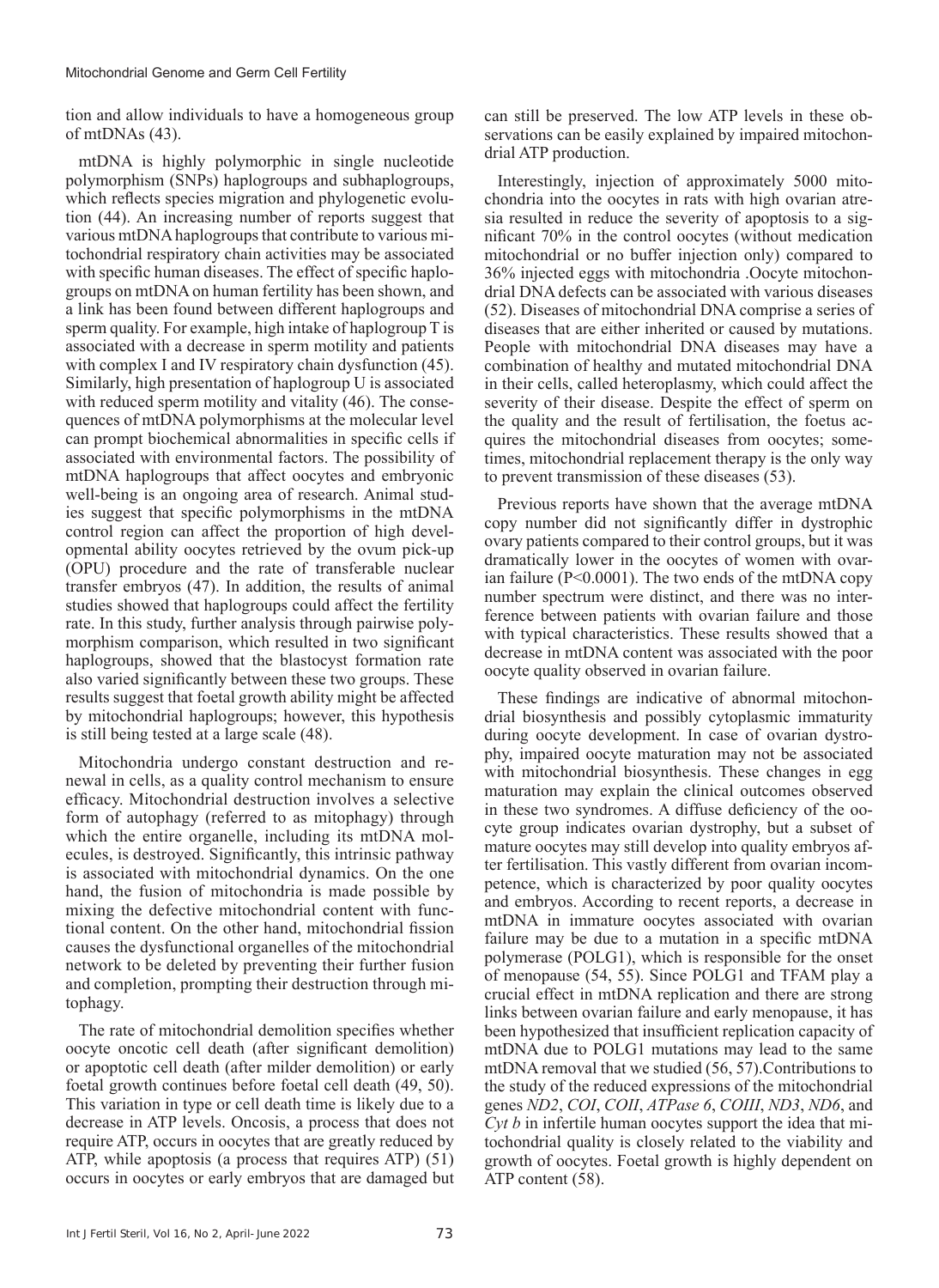Although paternal mitochondria are not directly inherited, they do affect the results of fertilisation and fertility. In some cases, damage to mitochondrial DNA can also damage the mitochondrial structure and lead to free radical release. Because of the characteristics related to sperm structure, these free radicals mainly affect the sperm and cause infertility (59). Deleting mtDNA copies in sperm leads to reductions in fertility, asthenozoospermia and oligospermia, and respiratory chain disorders; these deletions increase with age. A decrease in the number of mtD-NA can distort both normal differentiation and growth of spermatocytes and spermatids in the testes. In contrast, by increasing the number of mtDNA copies, fertility can be improved, which could act as a basis for developing treatments for various types of infertility. Mitochondrial parameters such as MMP, mtDNAcn, mtDNA integrity, and apoptotic parameters for determining the quality of semen can be used to determine the causes of infertility.

## Conclusion

Most mitochondrial genetic defects are inherited from the mother through the oocyte; thus, the maternal mitochondrial genome is critical. The foetus needs an extensive amount of energy for the post-fertilisation events. Still, harmful mutations in mtDNA impair the oxidative phosphorylation pathway and cellular energy production, which lead to miscarriage. Like sperm, the number of mtDNA copies in the oocyte is directly related to cell fertility, such that infertile cells have substantially fewer copies than fertile cells. As a result, low mitochondrial DNA content due to insufficient mitochondrial biogenesis or cytoplasmic maturation may adversely affect oocyte fertility. Low mtDNA counts constitute a significant cause of infertility in older women.

### Acknowledgements

The authors of this manuscript would like to express their gratitude to the Vice-Chancellor of Research and Technology of Kurdistan University of Medical Science. There is no financial support and conflict of interest in this study.

### Authors' Contributions

A.A.; Contributed to the concept, design, and draft of the manuscript. R.R.D., B.K.; Design, performed the literature search and screening, data extraction, manuscript draft, and obtained Ethical Committee approval. M.H.; Drafted the manuscript. All authors read and approved the final version of the manuscript.

# References

- 1. Gray MW. Origin and evolution of mitochondrial DNA. Annu Rev Cell Biol. 1989; 5(1): 25-50.
- 2. McBride HM, Neuspiel M, Wasiak S. Mitochondria: more than just a powerhouse. Curr Biol. 2006; 16(14): R551-R560.
- 3. Sebastián D, Zorzano A. Mitochondrial dynamics: a journey from mitochondrial morphology to mitochondrial function and quality. In: Oliveira PJ, editor. Mitochondrial biology and experimental therapeutics. Switzerland: Springer; 2018. 19-31.
- 4. Gray MW, Burger G, Lang BF. Mitochondrial evolution. Science.

1999; 283(5407): 1476-1481.

- 5. Reznichenko A, Huyser C, Pepper MS. Mitochondrial transfer: Implications for assisted reproductive technologies. Appl Transl Genom. 2016; 11: 40-47.
- 6. Wai T, Ao A, Zhang X, Cyr D, Dufort D, Shoubridge EA. The role of mitochondrial DNA copy number in mammalian fertility. Biol Reprod. 2010; 83(1): 52-62.
- 7. Barchiesi A, Vascotto C. Transcription, processing, and decay of mitochondrial RNA in health and disease. Int J Mol Sci. 2019; 20(9): 2221.
- 8. von Heijne G. Why mitochondria need a genome. FEBS Lett. 1986; 198(1): 1-4.
- 9. Macino G, Scazzocchio C, Waring R, Berks MM, Davies RW. Conservation and rearrangement of mitochondrial structural gene sequences. Nature. 1980; 288(5789): 404-406.
- 10. Saccone C, Gissi C, Lanave C, Larizza A, Pesole G, Reyes A. Evolution of the mitochondrial genetic system: an overview. Gene. 2000; 261(1): 153-159.
- 11. Arbabian M, Amirzadegan M, Tavalaee M, Nasr-Esfahani M. Oxidative stress and its effects on male infertility: a review article. J Rafsanjan Univ Med Sci. 2018; 17(3): 253-274.
- 12. Cree L, Loi P. Mitochondrial replacement: from basic research to assisted reproductive technology portfolio tool—technicalities and possible risks. Mol Hum Reprod. 2015; 21(1): 3-10.
- 13. Mobarak H, Heidarpour M, Tsai P-SJ, Rezabakhsh A, Rahbarghazi R, Nouri M, Mahdipour M. Autologous mitochondrial microinjection; a strategy to improve the oocyte quality and subsequent reproductive outcome during aging. Cell Biosci. 2019; 9: 95.
- 14. Cardullo RA, Baltz JM. Metabolic regulation in mammalian sperm: mitochondrial volume determines sperm length and flagellar beat frequency. Cell Motil Cytoskeleton. 1991; 19(3): 180-188.
- 15. Vertika S, Singh KK, Rajender S. Mitochondria, spermatogenesis, and male infertility-an update. Mitochondrion. 2020; 54: 26-40.
- 16. Gharagozloo P, Gutiérrez-Adán A, Champroux A, Noblanc A, Kocer A, Calle A, et al. A novel antioxidant formulation designed to treat male infertility associated with oxidative stress: promising preclinical evidence from animal models. Hum Reprod. 2016; 31(2): 252- 262.
- 17. Al-azzawie HF, Naeim M, Saleman ED. A novel mtDNA deletions are associated with diminished fertility in Iraqi human sperm. Int J. 2014; 2(6): 139-150.
- 18. Xian H, Liou YC. Functions of outer mitochondrial membrane proteins: mediating the crosstalk between mitochondrial dynamics and mitophagy. Cell Death Differ. 2021; 28(3): 827-842.
- 19. Sutovsky P, Moreno RD, Ramalho-Santos J, Dominko T, Simerly C, Schatten G. Ubiquitin tag for sperm mitochondria. Nature. 1999; 402(6760): 371-372.
- 20. Al Rawi S, Louvet-Vallée S, Djeddi A, Sachse M, Culetto E, Hajjar C, et al. Postfertilization autophagy of sperm organelles prevents paternal mitochondrial DNA transmission. Science. 2011; 334(6059): 1144-1147.
- 21. Boucret L, Chao De La Barca J, Morinière C, Desquiret V, Ferré-L'Hôtellier V, Descamps P, et al. Relationship between diminished ovarian reserve and mitochondrial biogenesis in cumulus cells. Hum Reprod. 2015; 30(7): 1653-1664.
- 22. Larsen NB, Rasmussen M, Rasmussen LJ. Nuclear and mitochondrial DNA repair: similar pathways? Mitochondrion. 2005; 5(2): 89- 108.
- 23. Parsons TJ, Muniec DS, Sullivan K, Woodyatt N, Alliston-Greiner R, Wilson MR, et al. A high observed substitution rate in the human mitochondrial DNA control region. Nat Genet. 1997; 15(4): 363- 368.
- 24. Dobson AW, Xu Y, Kelley MR, LeDoux SP, Wilson GL. Enhanced mitochondrial DNA repair and cellular survival after oxidative stress by targeting the human 8-oxoguanine glycosylase repair enzyme to mitochondria. J Biol Chem. 2000; 275(48): 37518-37523.
- 25. Jiang M, Kauppila TES, Motori E, Li X, Atanassov I, Folz-Donahue K, et al. Increased total mtDNA copy number cures male infertility despite unaltered mtDNA mutation load. Cell Metab. 2017; 26(2): 429-436.
- 26. Mughal IA, Irfan A, Jahan S, Hameed A. Male infertility is significantly associated with multiple deletions in an 8.7-kb segment of sperm mtDNA in Pakistan. Turk J Med Sci. 2017; 47(3): 928-933.
- 27. Zhang G, Wang Z, Ling X, Zou P, Yang H, Chen Q, Zhou N, Sun L, Gao J, Zhou Z. Mitochondrial biomarkers reflect semen quality: results from the MARCHS study in Chongqing, China. PLoS One. 2016; 11(12): e0168823.
- 28. Van Blerkom J. Mitochondria in human oogenesis and preimplantation embryogenesis: engines of metabolism, ionic regulation and